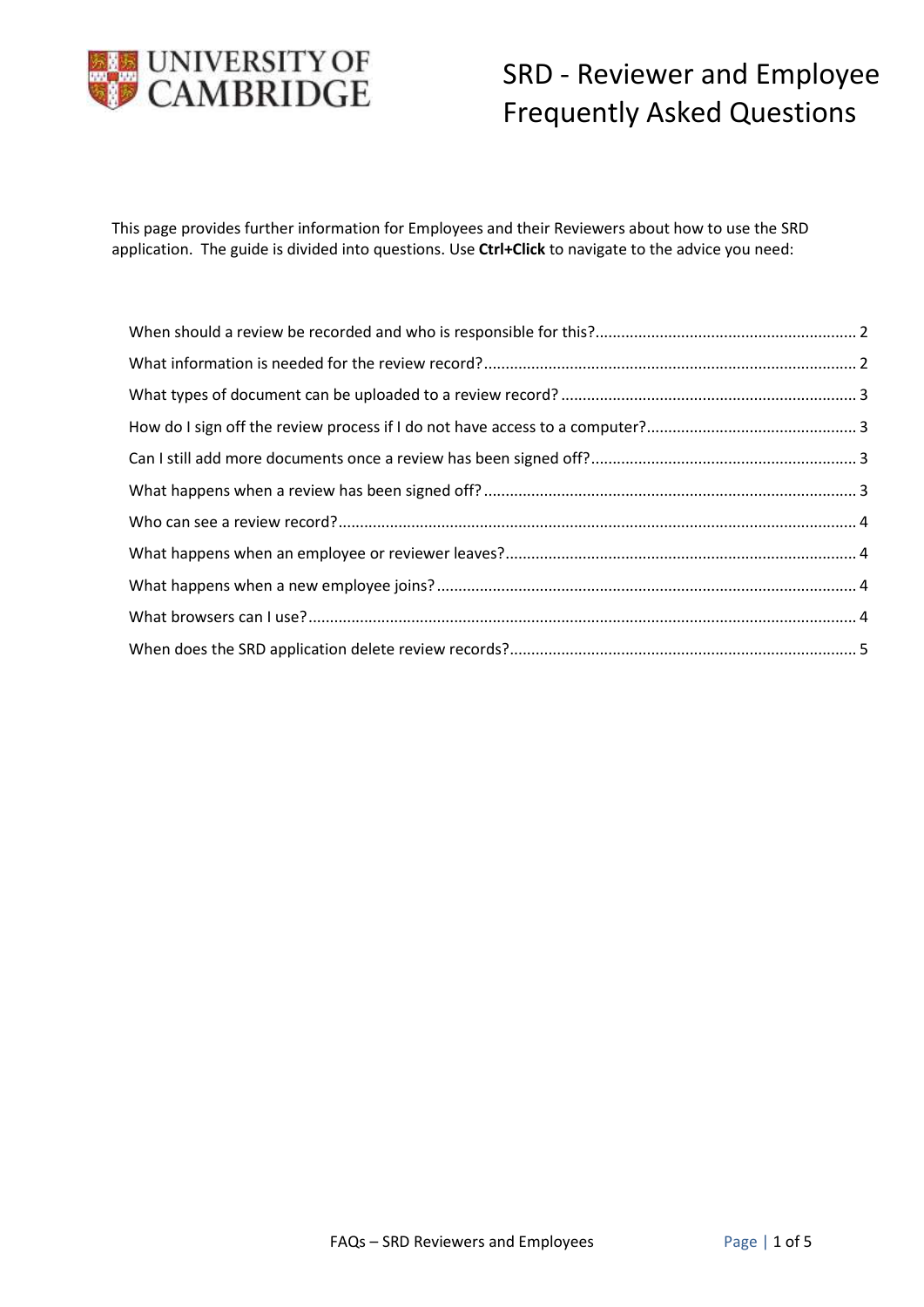

## <span id="page-1-0"></span>**When should a review be recorded and who is responsible for this?**

When a review is due, an email is sent to both the Employee and the reviewer. The Departmental Administrator will have paired reviewers and reviewees when your Department went live.

Either party can record the review details. Both parties must sign-off the review record before the system will recognise that the review is completed:

| Employee sign off                                                     | Reviewer sign off                                         |
|-----------------------------------------------------------------------|-----------------------------------------------------------|
| <b>Employee name:</b><br>Mr Stuart Band<br>Awaiting employee sign off | <b>Reviewer:</b><br>Mr Simon Redhead<br>Next review date* |
|                                                                       | --Please select --<br>$\overline{\phantom{a}}$            |
|                                                                       | 箇<br>DD-MMM-YYYY                                          |

Even if there is no review shown on the system as being due either party can still initiate recording and enter a review record.

**Please note**: that the review record is only a confirmation of the outcome of the face-to-face meeting (and any subsequent discussions). The system does not replace the review process or facilitate discussions on the content. It is a record of the agreed outcome of the review.

### <span id="page-1-1"></span>**What information is needed for the review record?**

The system guides you through the recording process using a breadcrumb trail:



For each review record you can input details of:

The outcome (the meeting date and time, attendees and the type of the review), the documentation used in the review, and the agreed training requirements (with target dates) can all be entered on to the system. Training requirements then appear on a monthly report for use by the Head of Department for planning purposes.

**Please note**: that entering training information does not constitute a booking and will not be seen by any of the University's training providers. You should continue to book actual places on courses as at present.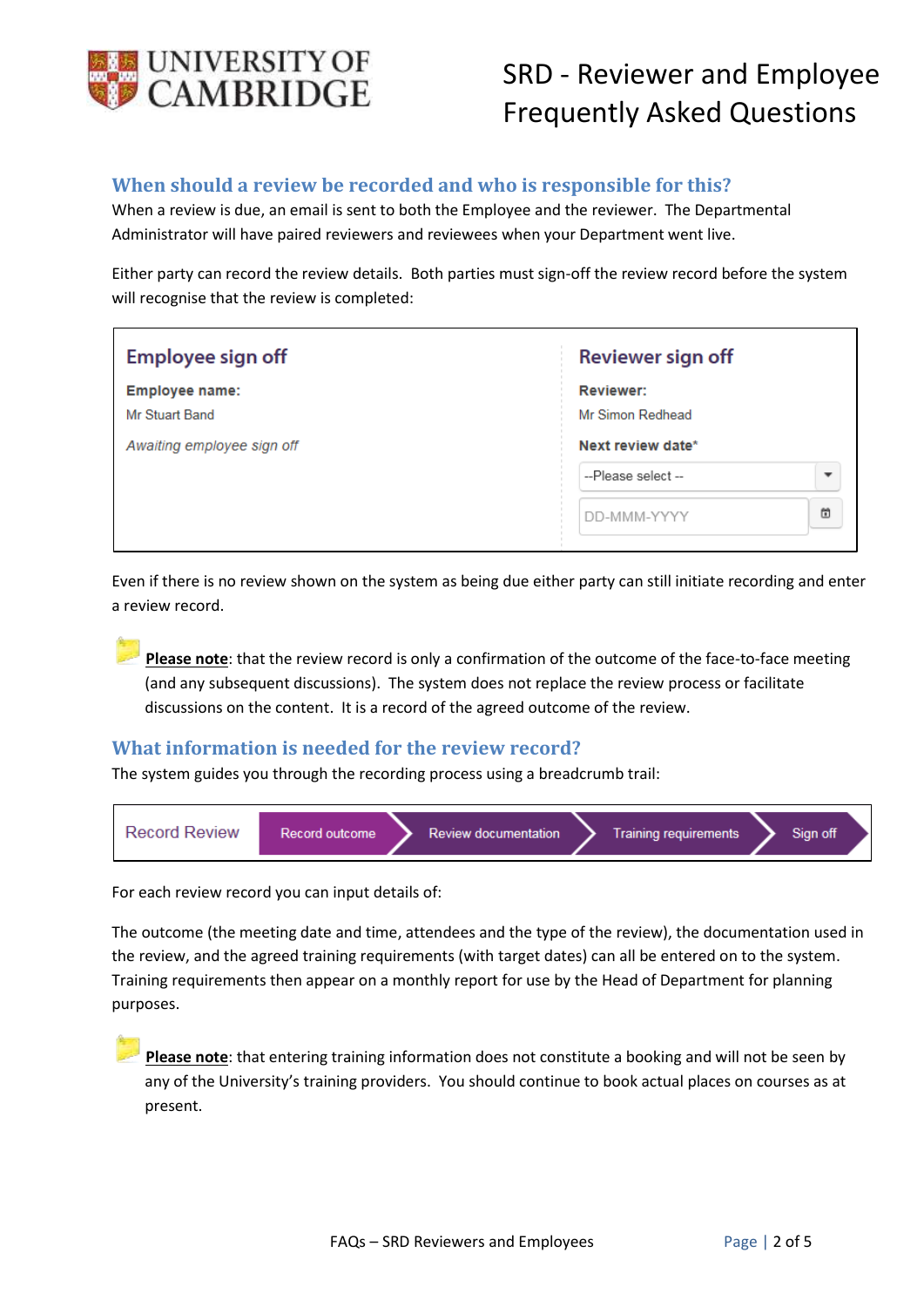

### <span id="page-2-0"></span>**What types of document can be uploaded to a review record?**

The SRD system supports the following preferred file types:

- Microsoft Word (.doc, .docx)
- Powerpoint (.ppt, .pptx)
- Plain text (.txt)
- Rich text format (.rtf) most word processors can produce files in this format

If none of these are available a \*.pdf file can also be used. Other types of files will not be accepted.

Where possible, upload an original electronic document rather than a scan of a paper document. If scanning is the only option, then scanner software will often allow scanning directly to a PDF file. If this isn't possible then the image produced by the scanner can be cut and pasted into a word processor document. Please ensure that any uploaded documents are legible.

**Please note**: that the following restrictions also apply:

- The files should not be password protected or encrypted;
- Documents should not contain any macros or other executable code; and
- Documents should not be read only.

Any file uploaded will be converted to a file in PDF/A format.

There is no limit on the number of files that can be uploaded. Each individual file can be up to 10MB in size.

### <span id="page-2-1"></span>**How do I sign off the review process if I do not have access to a computer?**

The Departmental Administrator can sign-off a review record on your behalf:

- You do not have access to a computer; and
- Your administrator has seen a paper copy of the signed-off review forms.

**Please note:** that all notifications for pending reviews are via email so you may need to make a manual note of when the next one is due.

### <span id="page-2-2"></span>**Can I still add more documents once a review has been signed off?**

When one or both of the two signatories has signed off the review record, further documents can still be added. A reviewer or an employee may want to add evidence of achievements at any point. Any new documents uploaded after sign off will be flagged to indicate that they were added post sign off.

### <span id="page-2-3"></span>**What happens when a review has been signed off?**

Whenever either of the two parties sign-off the review record the other participant is notified.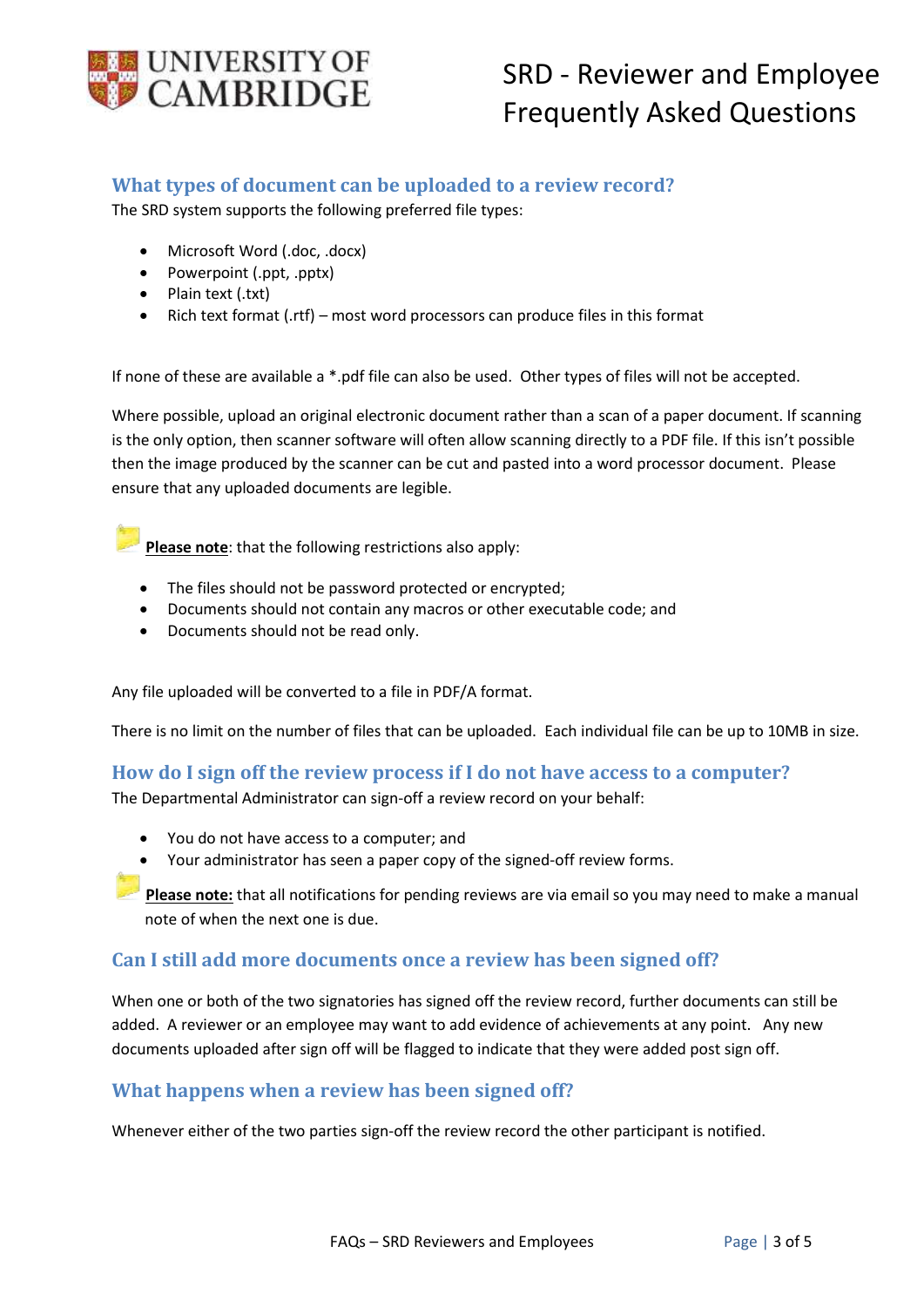

When both parties have signed off the review, it will be marked as complete and the Head of Department will be made aware of it. The next review date will be calculated, (based upon the system settings and the dates entered), and the review record will be updated. No email notifications are sent out at this stage. One month before the next review is due an email will be sent as a reminder to both the reviewer and the employee:

| ٠ | These.<br>-<br>$\sim$<br>u<br>v<br>. . |  |
|---|----------------------------------------|--|
|   |                                        |  |

This is to confirm that Sinan Ali's next SRD review with Simon Redhead is due to take place on 22<sup>nd</sup> October 2015.

Please log onto the Staff Review and Development system to initiate the review and arrange an appropriate time to meet.

Further information on this process, and any local schemes held within your Institution can also be found via the Staff Review and Development system.

If you have any queries, please get in touch with your Institute Administrator.

\*\*\* This email was sent automatically by the University of Cambridge's Staff Review and Development System, please do not reply to this email as it is sent from an unattended mailbox and replies are automatically deleted. \*\*\*

#### <span id="page-3-0"></span>**Who can see a review record?**

Access to the detailed review record is restricted to the employee, the reviewer and the Departmental Administrator/ Head of Department (or their delegates).

The Central HR and HR School Teams will also receive regular statistical reports of total figures for each area.

#### <span id="page-3-1"></span>**What happens when an employee or reviewer leaves?**

When an employee is made a leaver in CHRIS their reviews are removed automatically from their reviewer's list. It is therefore important that any in progress reviews for leavers are signed off by the leaver (or the Departmental Administrator on their behalf) before they leave so that the review is no longer listed as outstanding on the monthly departmental burst reporting.

When a reviewer leaves the Departmental Administrator can transfer all the employees they review to their new reviewer at once. All staff will be transferred but if only part of the team is moving to the new reviewer the individuals who are not can be edited separately.

### <span id="page-3-2"></span>**What happens when a new employee joins?**

The Departmental Administrator will need set up an initial review relationship for the new starter. They will then appear on their reviewers list. Once they have Raven credentials they can login and will see their review details on the 'My Reviews' tab.

**Please note:** that there is no automated creation from data in CHRIS/ Web Recruitment for new starter reviews in this release.

#### <span id="page-3-3"></span>**What browsers can I use?**

The following browsers are supported by the SRD application: